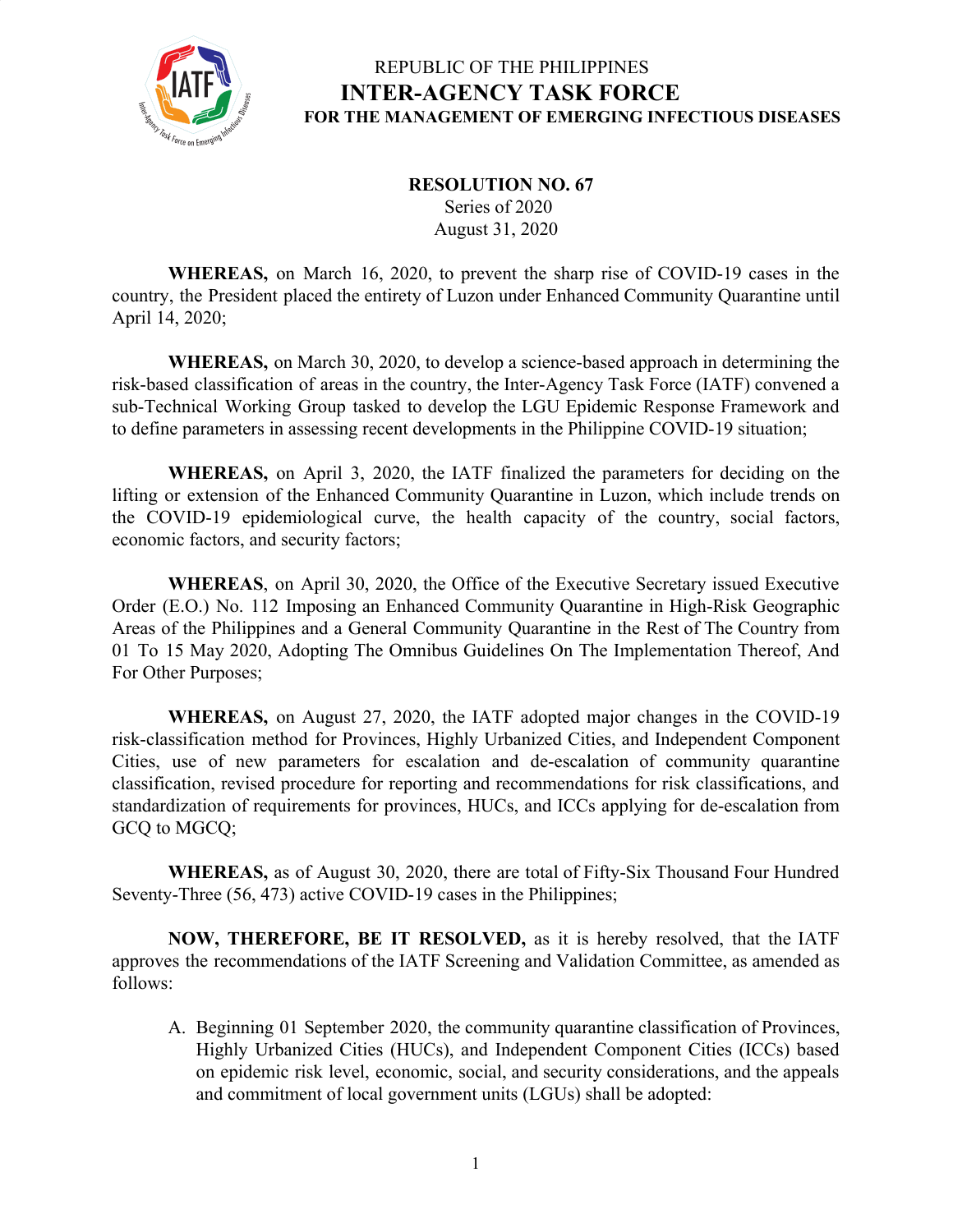

- 1. The following provinces, HUCs, and ICCs shall be placed under Modified General Community Quarantine (MGCQ) until 30 September 2020, without prejudice to the declaration of localized Enhanced Community Quarantine in critical areas:
	- i. For Luzon:
		- a. Cordillera Administrative Region Abra\*, Apayao\*, Ifugao\*, Benguet\*, Kalinga\*, Mountain Province\*, Baguio City\*;
		- b. Region I Ilocos Norte\*, Ilocos Sur\*, La Union\*, Pangasinan\*, Dagupan City\*;
		- c. Region II Batanes, Cagayan\*, Isabela\*, Nueva Vizcaya\*, Quirino, Santiago City\*;
		- d. Region III Aurora\*, Bataan\*, Nueva Ecija\*, Pampanga\*, Tarlac\*, Zambales\*, Angeles City\*, Olongapo City\*;
		- e. Region IV-A Cavite\*, Laguna\*, Rizal\*, Quezon\*;
		- f. Region IV-B Marinduque, Occidental Mindoro\*, Oriental Mindoro\*, Romblon\*, Palawan\*, Puerto Princesa City\*; and
		- g. Region V Albay\*, Camarines Norte\*, Camarines Sur\*, Catanduanes\*, Masbate\*, Sorsogon\*, Naga City\*.
	- ii. For Visayas:
		- a. Region VI Aklan\*, Antique\*, Capiz\*, Guimaras\*, Iloilo\*, Negros Occidental\*, Iloilo City\*;
		- b. Region VII Bohol\*, Cebu\*, Negros Oriental\*, Siquijor\*, Cebu City\*, Lapu-Lapu City\*, Mandaue City\*; and
		- c. Region VIII Biliran\*, Leyte\*, Southern Leyte\*, Eastern Samar\*, Northern Samar\*, Western Samar\*, Ormoc City\*.
	- iii. For Mindanao:
		- a. Region IX Zamboanga del Norte\*, Zamboanga del Sur\*, Zamboanga Sibugay\*, Zamboanga City\*;
		- b. Region X Bukidnon\*, Camiguin, Lanao del Norte\*, Misamis Occidental\*, Misamis Oriental\*, Cagayan de Oro City\*;
		- c. Region XI Davao de Oro\*, Davao del Norte\*, Davao del Sur\*, Davao Occidental\*, Davao Oriental\*, Davao City\*;
		- d. Region XII North Cotabato\*, South Cotabato\*, Sarangani\*, Sultan Kudarat\*, General Santos City\*, Cotabato City\*;
		- e. Region XIII (Caraga) Agusan del Norte\*, Agusan del Sur\*, Dinagat Islands, Surigao del Norte\*, Surigao del Sur\*, Butuan City\*; and
		- f. Bangsamoro Autonomous Region in Muslim Mindanao (BARMM) Basilan\*, Lanao del Sur\*, Maguindanao\*, Sulu\*, Tawi-Tawi\*.

*\*NTF and DILG shall ensure localized actions are implemented*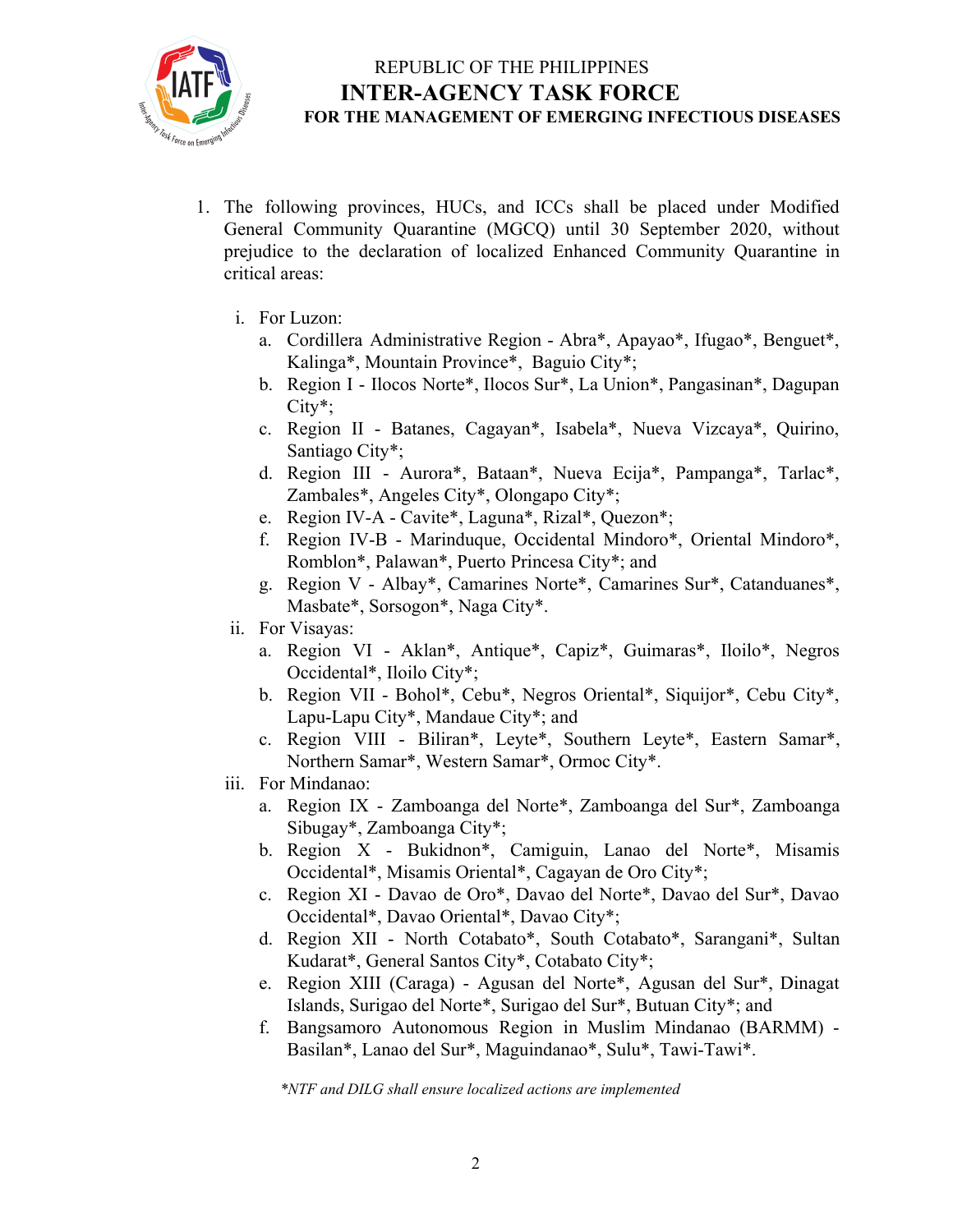

- 2. The following provinces, HUCs, and ICCs shall be placed under General Community Quarantine (GCQ) until 30 September 2020, without prejudice to the declaration of localized Enhanced Community Quarantine in critical areas:
	- i. For Luzon:
		- a. All HUCs of the NCR and the Municipality of Pateros;
		- b. Bulacan; and
		- c. Batangas.
	- ii. For Visayas:
		- a. Bacolod City; and
		- b. Tacloban City.
- 3. Due to the increasing average daily growth rate of cases, Iligan City shall be placed under Modified Enhanced Community Quarantine until 30 September 2020, without prejudice to the declaration of localized Enhanced Community Quarantine in critical areas.
- B. All provinces, HUCs, and ICCs are directed to observe the strict enforcement of the following measures:
	- 1. Minimum public health standards, especially their uniform implementation in high-risk areas such as healthcare settings, wet markets, supermarkets, government offices, and workplaces, among others;
	- 2. Localized community quarantine and availability of identified quarantine facilities in priority or critical areas with community transmission, including private and public establishments, with concurrence of the RIATF;
	- 3. Immediate facility-based quarantine or isolation of all returning citizens, suspect, and probable cases;
	- 4. Scaling up of local health system capacity, especially for community isolation and critical care, including dedicated mechanical ventilators, and ICU, isolation, and ward beds for COVID-19 cases; and
	- 5. Submission of complete and accurate data through COVID-Kaya and DOH DataCollect.
- C. The National Task Force and DILG shall ensure that areas flagged for local action shall implement strict lockdown of areas in line with the Zoning Containment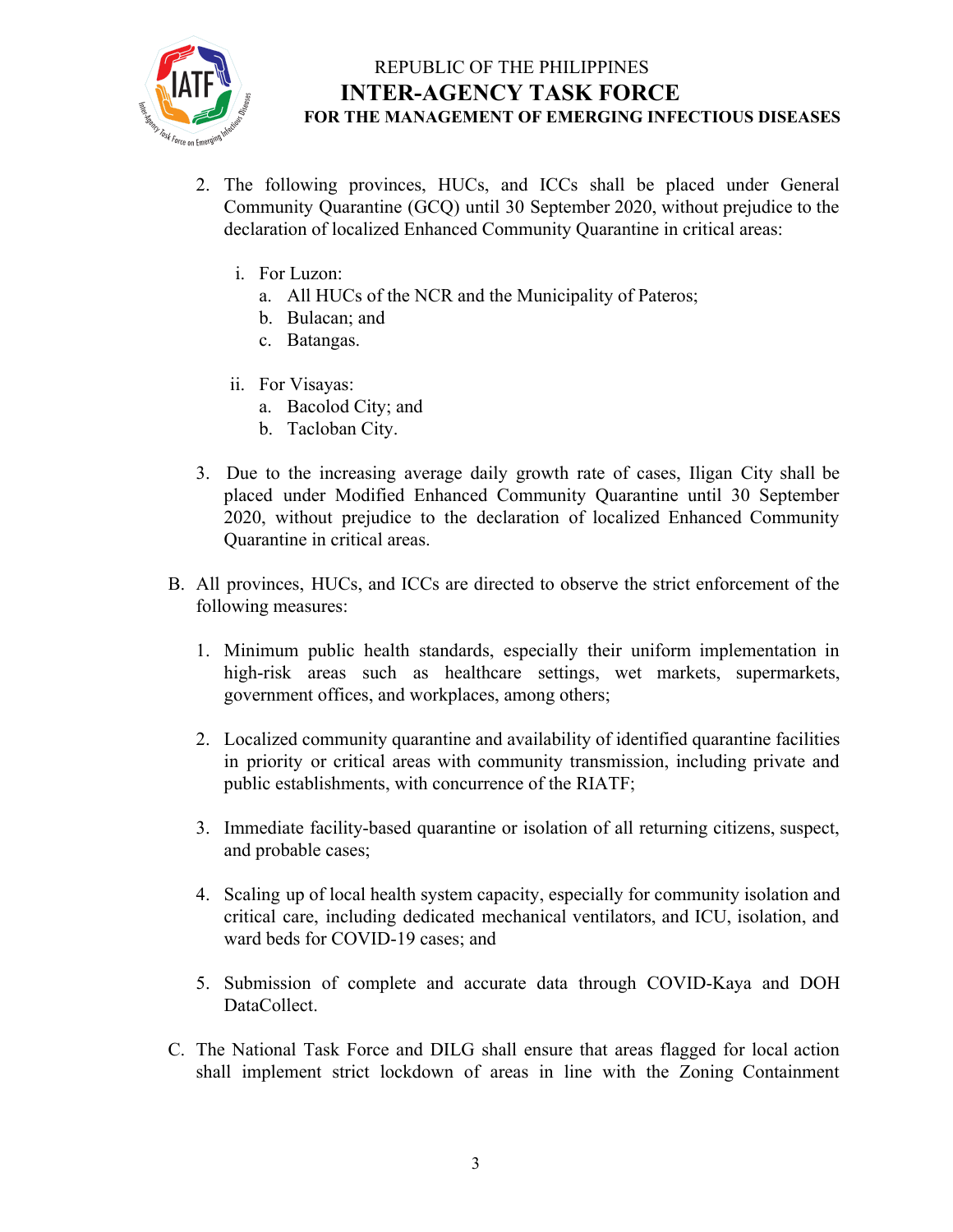

Strategy, strict enforcement of minimum health standards, and intensified tracing and quarantine of close contacts and isolation of confirmed cases.

**RESOLVED FURTHER,** the recommendations of the IATF shall be subject to the ratification and the pronouncement of the President;

**RESOLVED FINALLY,** the Chairperson and the Co-Chairperson shall be duly authorized to sign for and on behalf of the Inter-Agency Task Force.

**APPROVED** during the 67th Inter-Agency Task Force Meeting, as reflected in the minutes of the meeting, held this 31st of August 2020 *via* video conference.

**CISCO/T. DUQUE III** 

Secretary, Department of Health IATF Chairperson

**KARLO/ALEXEI B. NOGRALES** Cabinet Secretary, Office of the Cabinet Secretary IATF Co-Chairperson